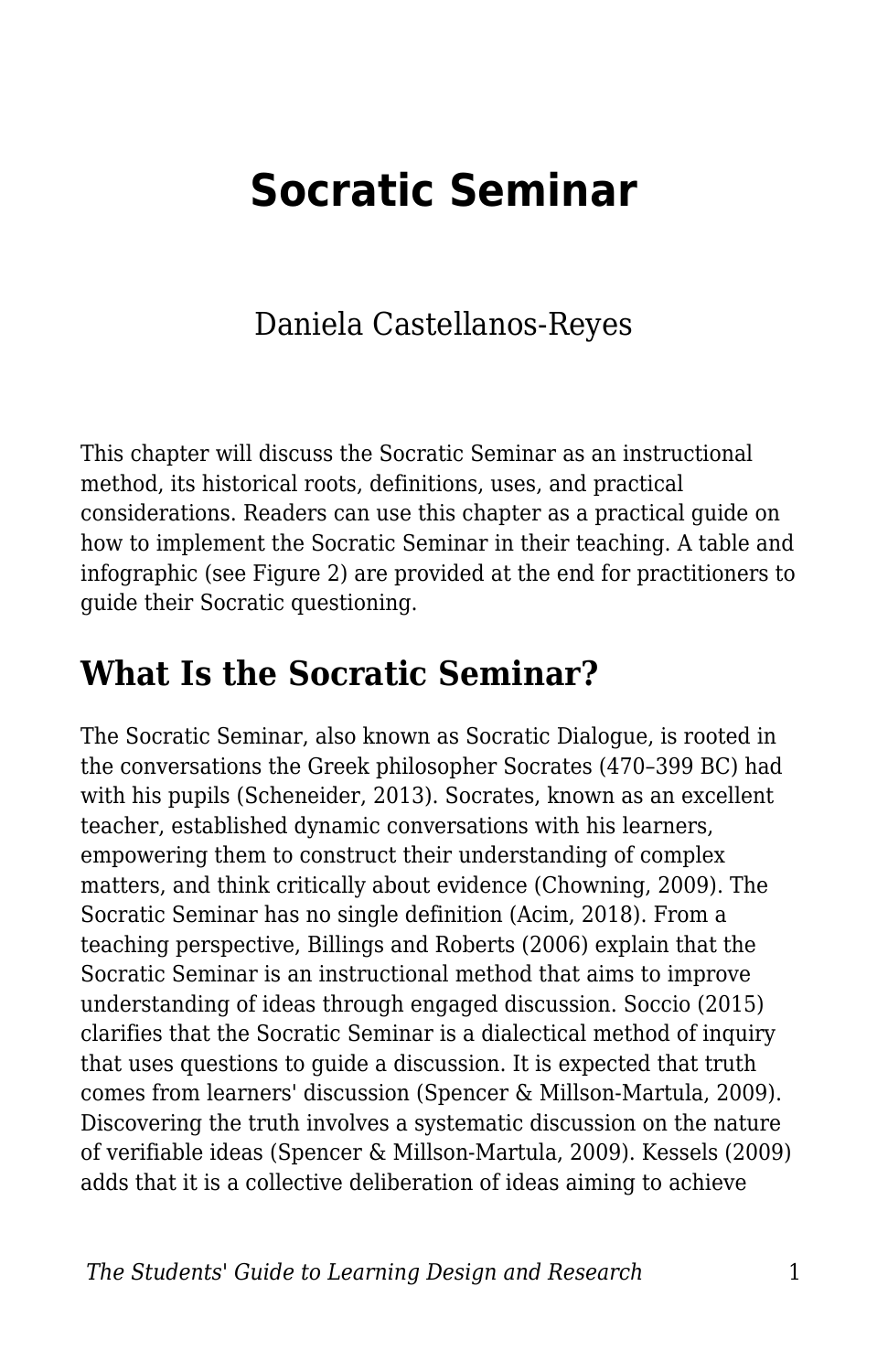consensus on the answers to fundamental questions. Attempting to find agreement, instructors can infer that these definitions share two characteristics: first, truth is discovered through engaged and logical discussion; and second, truth comes from within the learner.

# **Why Use the Socratic Seminar?**

Research on Socratic Seminar has shown that it is an effective instructional method both in K-12 and higher education to support academic performance (Griswold et al., 2017; Smith et al., 2009) and meta-cognitive and critical thinking skills (Darginavièienë, 2007; Oyler & Romanelli, 2014). This section examines reasons to use the Socratic Seminar as an instructional method. It first focuses on academic performance. Then, metacognitive and critical thinking skills grained through the Socractic Seminar are discussed.

## **Because It Improves Academic Performance**

The Socratic Seminar can help learners meet K-12 science (Griswold et al., 2017) and English language and arts standards (Schmoker, 2012). Desired learner performance can be seen when the instructor devotes enough time to correctly align Socratic Seminar material (e.g. texts, cases) to standardized tests and national standards (Billings & Roberts, 2006). As an example, Billings and Roberts (2006) found an instructor who linked the standard of writing a "reminiscence about an object, place, or person" (p. 3) with an excerpt from "The Hoard" by J. R. R. Tolkien. The material from "The Hoard" was discussed and modeled to meet the North Standard Course of Study for 10th grade. Regarding science focused courses, analyzing and interpreting data is a crucial part of three core elements of the Next Generation Science Standards (NGSS): crosscutting elements, disciplinary core ideas, and science and engineering practices (NGSS, 2019). It allows learners to "represent, visualize, analyze, identify patterns, and tabulate data" (Griswold et al. 2017, p. 492). Smith et al. (2013) recommend that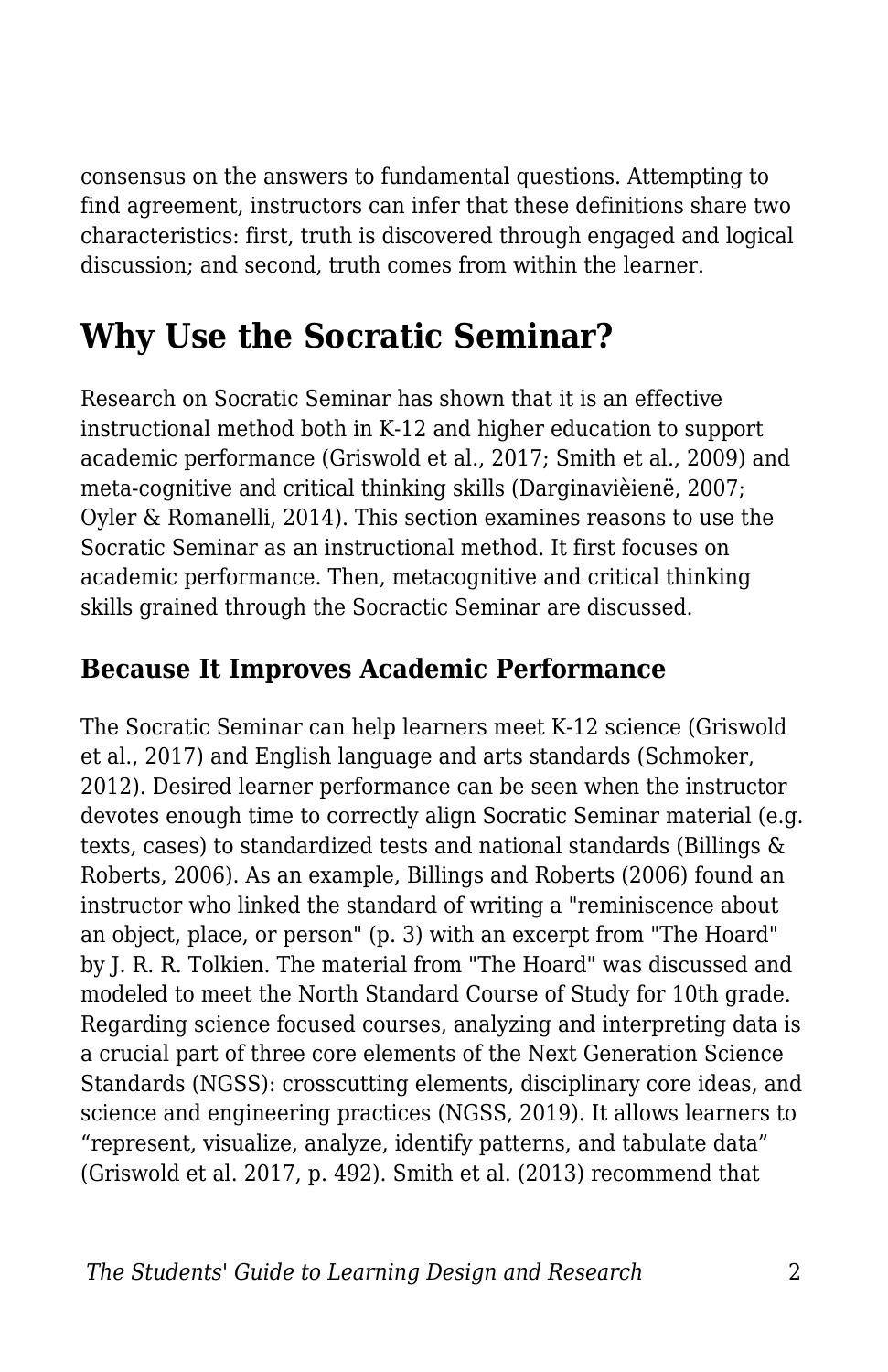instructors start teaching statistical concepts with intuitive notions before moving to definitions and calculations.

In addition, previous research has shown that the Socratic Seminar is a powerful instructional method that can support learners' conceptual understanding and discourse of data (e.g, Griswold et al., 2017). In a case study, Griswold et al. (2017) found that interpreting graphs, tables, and diagrams using the Socratic Seminar instructional method improves learner outcomes (e.g., discourse of data) and teacher interest towards the instructional method. In their case study, learners examined figures displaying data from the Diabetes Prevention Program that showed diabetes cases under three conditions (placebo, metformin, and lifestyle). Learners' answered multiple questions ranging from literal ("What do the data show?" p. 494) to interpretative ("What do the data mean?" p. 494) and evaluative ("How might this apply to you?" p. 494). Through group discussions, learners discovered misunderstandings that they had about the data and how to read a figure (Griswold et al., 2017). For example, learners realized that they were not reading the y and x axis correctly and were able to correct the mistake (Griswold et al., 2017). Learner outcomes were measured based on the NGSS and teacher interest in teaching using the Socratic Seminar. Overall, results showed that the role of inquiry in the Socratic Seminar enables learners to learn fundamental concepts intuitively.

Improving academic performance also happens at the college level. Although not strictly Socratic Seminar, previous studies indicate that peer discussion improves understanding of in-class questions for undergraduate learners (Smith et al., 2009). Chowning (2009) argues that "shared inquiry and discussion builds greater learner understanding" (p. 41). In a case study, Smith et al. (2009) found that the percentage of correct answers increased after learners discuss with peers compared to when they did not hold a discussion. They also found that understanding of scientific topics improved even when none of the learners in the discussion groups knew the correct answer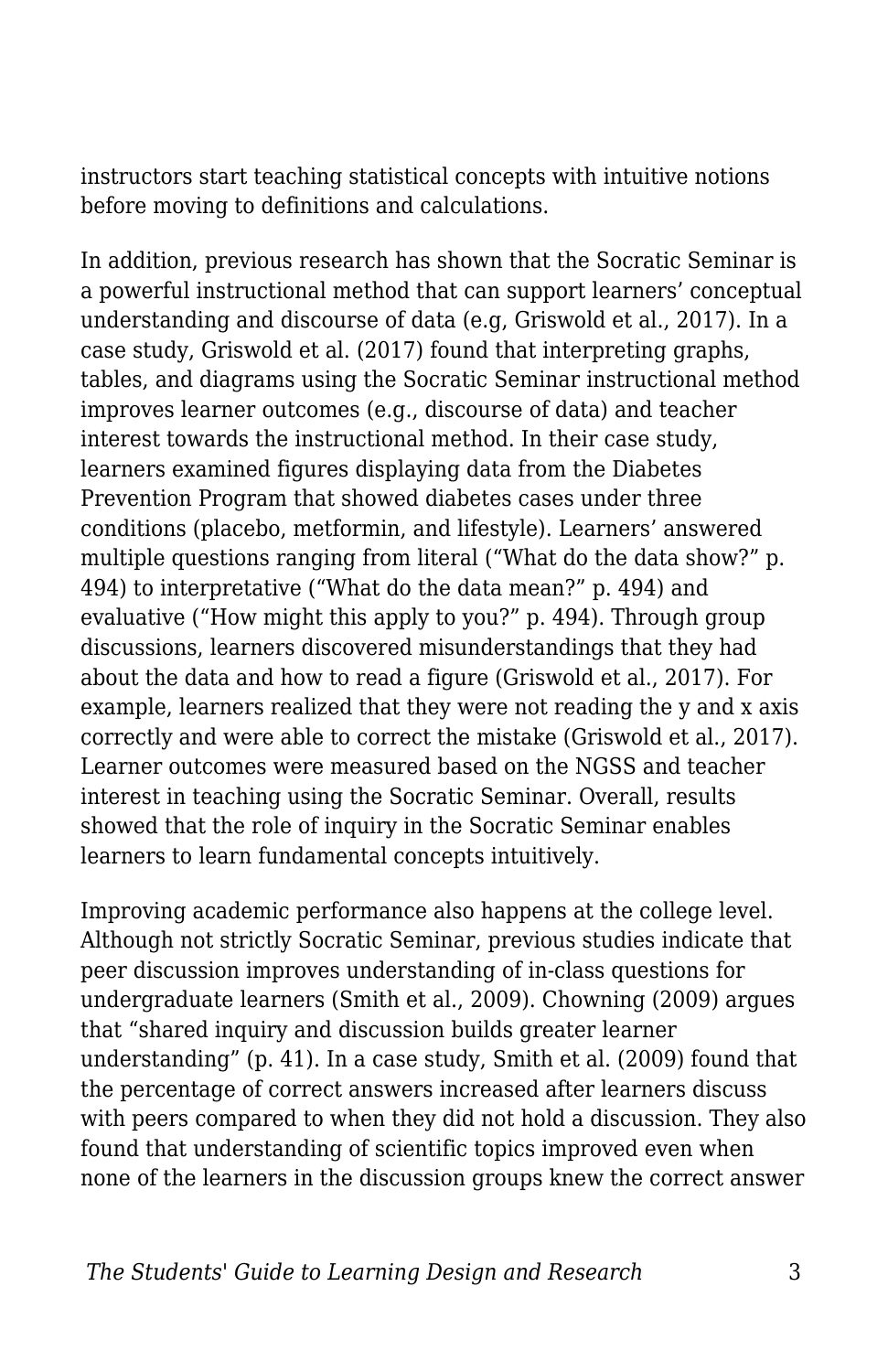(Smith et al. 2009). Instructors can encourage peer discussion and then gradually move to group discussions, aiming to achieve a Socratic Seminar format. Another successful example is Berger and Wild (2017) who found that undergraduates exposed to the Socratic Seminar instructional method improved academic performance as measured by class rank and academic recognitions (e.g., honors degrees). They also found that 94% of learners who engaged in a Socratic Seminar course received honors degrees.

## **Because It Improves Critical Thinking and Metacognitive Skills**

Garrison et al., (2011) define critical thinking as "both a process and an outcome" (p. 8). As an outcome, they explain that learners' critical thinking is indirectly assessed through individual assignments. As a process, critical thinking is supported through discourse and reflection that demand skills such as creativity and problem solving (Garrison et al., 2011). From a Socratic perspective, critical thinking is defined "as the application and analysis of information requiring clarity, logical consistency, and self-regulation" (Oyler & Romanelli, 2014, p. 1). Thus, critical thinking can be defined as "both a process and an outcome" (Garrison et al., 2011, p. 8). Garrison et al. (2011) explain the process of critical thinking through the practical inquiry model (PIM). The PIM has four phases: triggering-events, exploration, integration, and resolution. Although gradual, these phases are not hierarchical. The process starts by posing triggering events, like questions. Then, learners explore facts and ideas about those questions followed by integration of such through reflection. And, finally, learners resolve questions by testing or defending their solutions.

One can use examples from the literature to understand how critical thinking occurs through the PIM. For instance, Oyler and Romanelli (2014) explain that readily available information (i.e., internet) allows learners to retrieve rote knowledge immediately. One could say that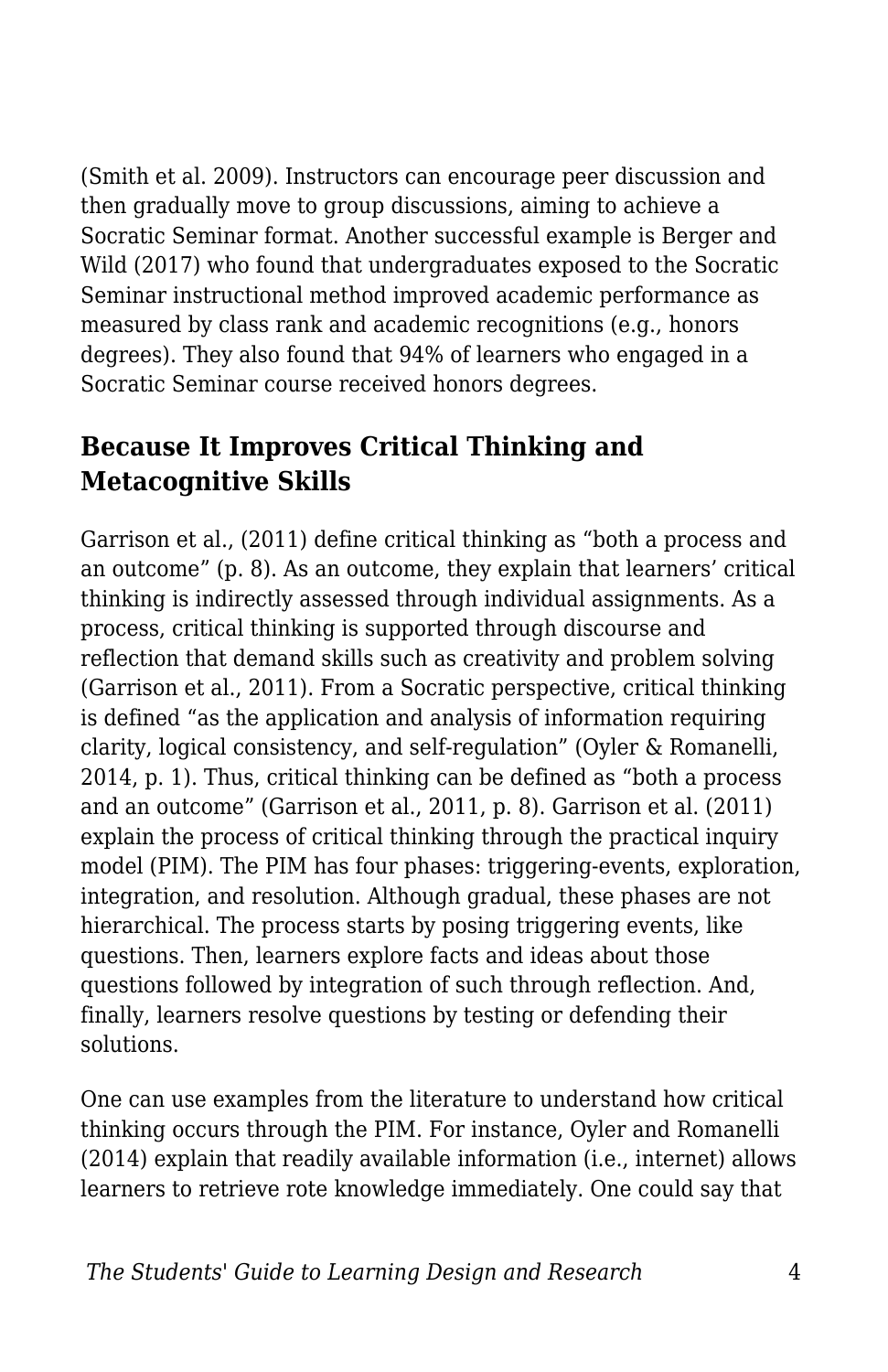those learners are in the exploration phase of the PIM. Oyler and Romanelly (2014) also argue that fast access to archived information makes critical thinking necessary for learners to avoid empty repetition of facts and be able to connect relevant previous knowledge to new current events (Oyler & Romanelli, 2014). Those learners achieve the integration phase of the PIM in which connections among ideas are made and the real-world. When the Socratic Seminar is used, learners are asked to reason by making inferences, resolve conflicts, solve ill-structured problems, and use evidence to support arguments (Shomoker, 2012). Learners are in the resolution phase of the PIM when they engage in these types of tasks.

Another example of critical thinking is Tempe Preparatory Academy in Arizona which uses Socratic Seminars as model to build their academic programs. At Tempe Prep, learners have daily Socratic Seminars in which they respond to prepared questions about literary and historical masterpieces. On top of that, learners submit monthly essays in which they defend their reasoning about previous topics from the discussed readings (Schmoker, 2012). Learners at Tempe Prep must defend their arguments and interpretations while examining contemporary and historical issues that take them to provide solutions to solve current problems (Veenstra, 2019). In addition, when using the Socratic Seminar individuals learn to regulate their thoughts to find true understanding, which makes this instructional method convenient to nurture metacognition and selfregulation (Darginavièienë, 2007; Oyler & Romanelli, 2014).

In an interventional study, Jensen (2015) examined students' critical thinking skills after implementing the Socratic Seminar three days a week for four weeks. Results showed an increase in critical thinking skills in English Language Learners. Jense (2015) measured critical thinking using the "Holistic Critical Thinking Scoring Rubric" by Facione and Facione (1994) (see the Assessment section below). Similar results have been found with college learners in public relations majors who improved critical thinking and problem-solving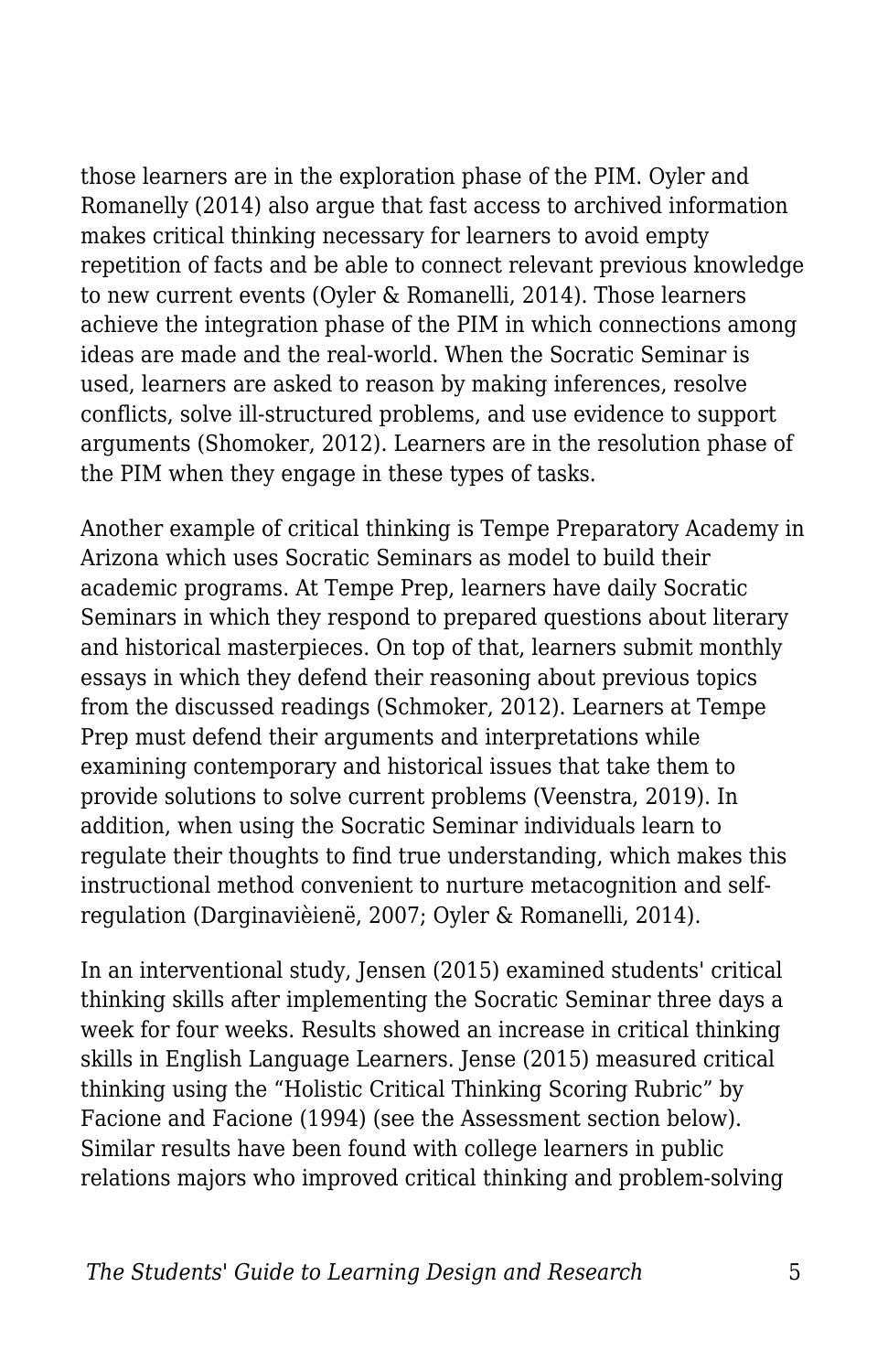strategies in Socratic Seminars in contrast to those who were in a lecture-based course (Parkinson & Ekachai, 2002).

# **How to Use the Socratic Seminar**

The Socratic Seminar first requires learners to read cases, articles, texts, or events in their context or profession (Parkinson & Ekachai, 2002). Second, the instructor, who is familiar with the material, guides learners in a discussion. As a prerequisite to the Seminar, learners must have prepared the predefined material (i.e., assigned text, article, or case). In that way, the Socratic Seminar can meet its purpose of leading learners to discover the underlying principles of a problem and evaluate it (Parkinson & Ekachai, 2002). Consequently, the discussion avoids superficial aspects of a text and immerses learners in deep thinking of complex issues. It is vital that instructors keep the discussion on target and move in the right direction.

### **Instructors' Role in the Socratic Seminar**

Although not explicitly stated in the definitions, a vital element of this instructional method is the instructor. Stoddard and O'Dell (2016) clarify that in the Socratic Seminar, the instructor becomes a guide whose role is not to provide answers to learners, but rather accompany learners in the construction of knowledge. Such knowledge construction happens when teachers ask provoking questions that confront learners' beliefs. Challenging questions intend to make learners reflect and deduce answers through higher-order thinking processes (Stoddard & O'Dell, 2016). Thus, a class becomes a seminar when it takes distance from the traditional idea of the teacher as the provider of all knowledge (e.g., lectures) and learners take agency over their learning (Reich, 2003). Reich (2003) explains that the purpose of the Socratic Seminar explicitly involves not teaching as a sage on the stage, but moving to the guide on the side. A common practice in the Socratic Seminar is to debate ideas and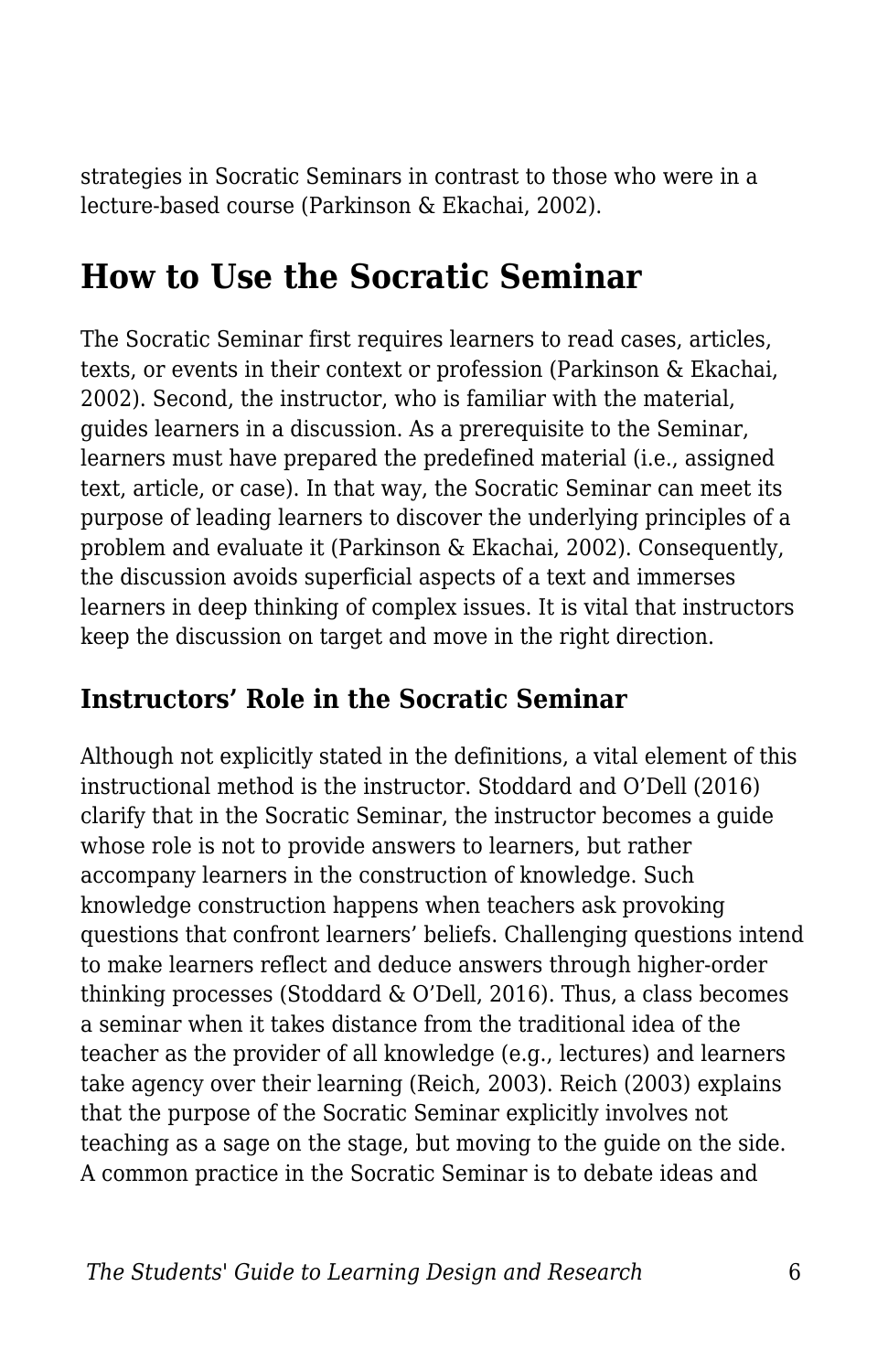concepts raised by a text, case, or a collaborative discussion (Billings & Roberts, 2006). The purpose of the Socratic Seminar is achieving "a deeper understanding about the ideas and values in a particular text" (Chowing, 2009, p. 38) and nurturing a rigorous intellectual activity in which learners think independently and formulate questions (Acim, 2018) to discover the truth.

## **The Stages of a Socratic Seminar**

Billings and Roberts (2006) from the National Paideia Center describe the teaching cycle of a Socratic Seminar in three stages: planning, practice, and assessment. They explained such phases under the light of the experiences of a teacher who implements the Socratic Seminar during an academic year. The stages' names are similar to any other type of instructional method; it is the role of the instructor that makes a substantial difference in the Socratic Seminar. In this section, readers will find a brief description of each of the stages and recommendations that Billings and Roberts (2006) offer on how to successfully conduct a Socratic Seminar.

#### **Planning**

As with any instructional method, planning is the key to success. However, planning for a Socratic Seminar involves two components: 1) instructor preparation (i.e., selecting text/case/event and preparing questions) and 2) learner preparation (pre-seminar individual activities). The instructor preparation component is deliberately based on the curriculum. Therefore, the selection of the instructional material (i.e. the text, case, or event to discuss) goes hand-in-hand with the national standards required for the American K-12 grade level or with expected competencies in the case of higher education. Standard oriented planning guarantees that learners also meet achievement expectations apart from improving critical thinking and metacognitive skills. Furthermore, a good match between standards and instructional materials eases the process of question preparation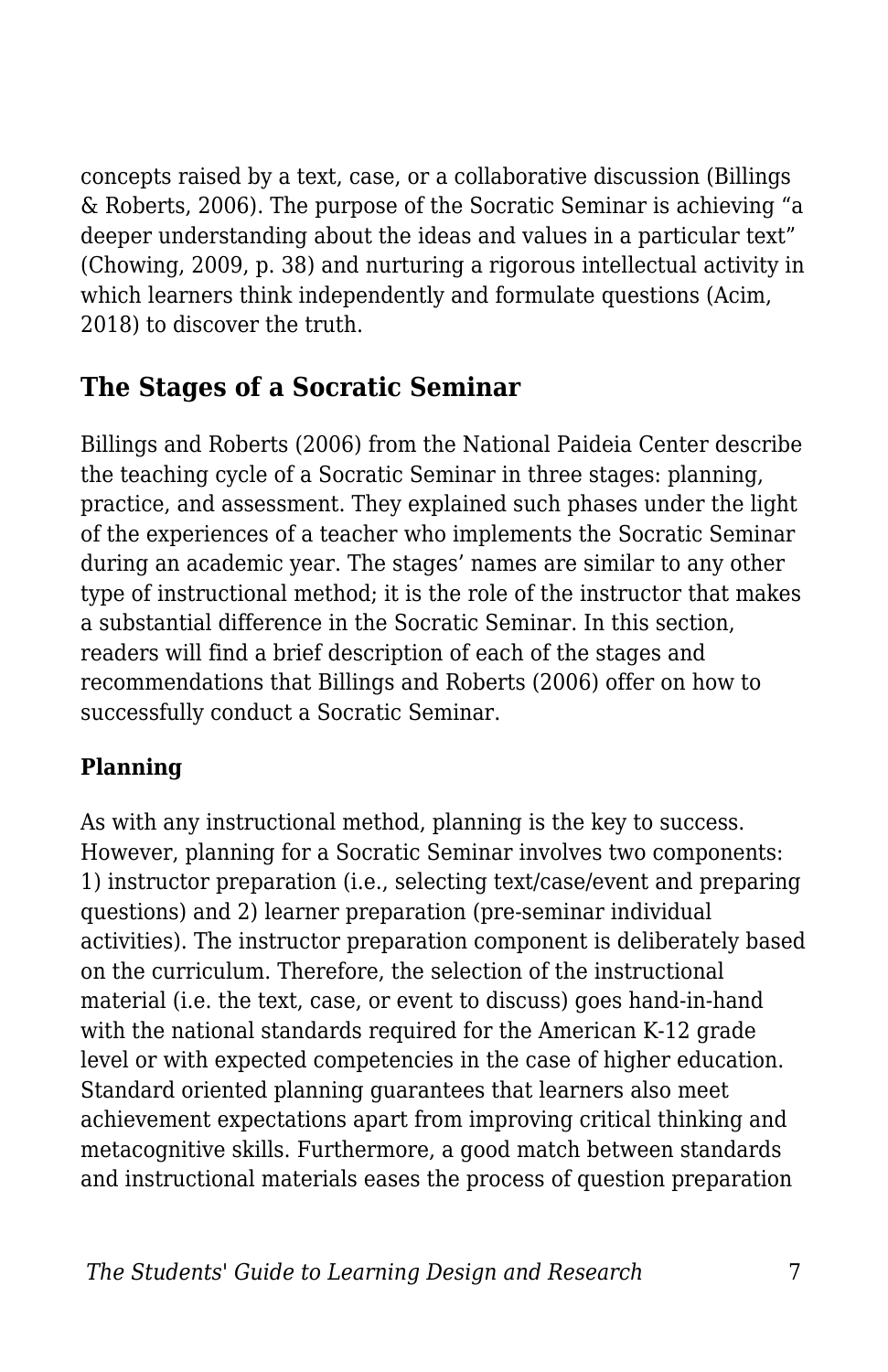(see Types of Questions section below).

The learner preparation component aims to nurture skills that are crucial for the development of the Socratic Seminar. Learners need to engage in collaborative and respectful values to participate in fruitful discussions. Pre-seminar activities should foster collaborative values that allow shy learners to speak up and energetic learners to listen actively. There are three ways of fostering learner preparation: 1) establishing clear discussion rules (see Setting Rules and Arranging the Classroom section below), 2) asking learners to set personal goals for the discussion (e.g., minutes of speaking time), and 3) asking for self and peer assessment (see Assessment section below). A good balance between instructor preparation and learner preparation guarantees that both academic goals and socio-emotional goals are met in the Socratic Seminar. Billings and Roberts (2006) explain that the Socratic Seminar can fail if learners are not well prepared, even if instructors invest significant time in the material and question preparation.

#### **Practice**

Instructors must have in mind the intellectual and collaborative purpose of Socratic Seminars. Therefore, questions formulated during the learning experience must be academic-related and intended to promote social interaction. Consequently, purely social questions or questions with only one right answer deviate from the purpose of the Socratic Seminar. In order to achieve fluent discussion, instructors should emphasize that multiple answers exist. In addition, promoting multiple right answers allows learners to confront ideas and debate with their peers in a respectful environment. In that way, learners are encouraged to compare and contrast ideas. Eventually, learners will build upon each other's ideas and synthesize a collective solution to the problems presented.

Guiding a Socratic Seminar requires developed note-taking and active

*The Students' Guide to Learning Design and Research* 8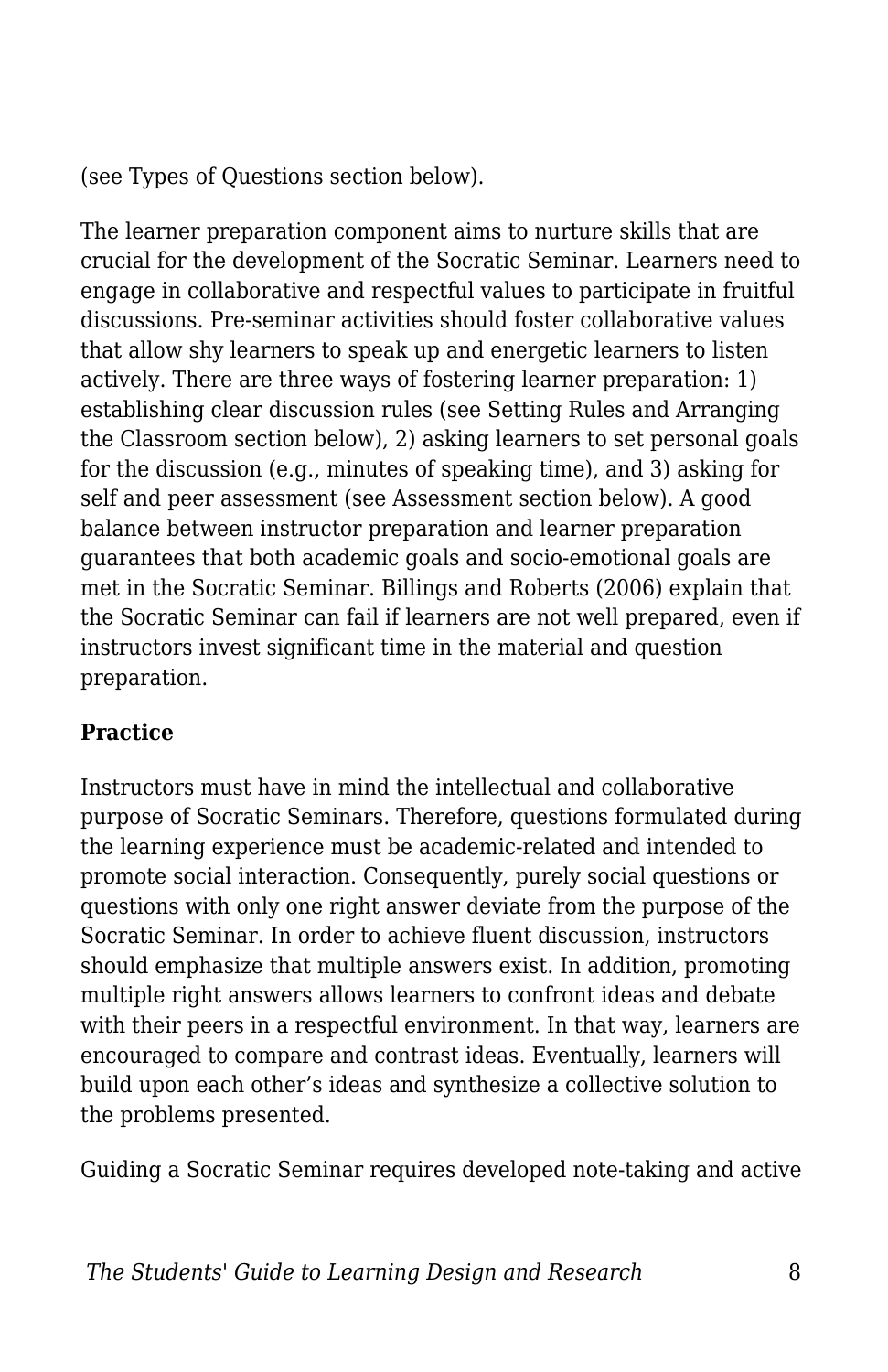listening skills. Billings and Roberts (2006) recommend that instructors map out their learners in a graphic chart to support the note-taking process (see Figure 1). While learners speak, instructors can quickly locate who the dominant members are, which arguments have been made, and which learner interactions are most predominant. Those notes are necessary to guide conversations based on learners' arguments rather than on instructors' ideas.

#### Figure 1

Example of Course Drawing to Support Instructors' Note-Taking



*Note.* #Int.: Number of interventions made. #Rep: number of replies received. One-way arrow: replied to this learner. Two-way arrow: learners exchanged ideas. Dotted line: learners had contrasting opinions.

#### **Assessment**

Billings and Roberts (2006) recommend using self and peer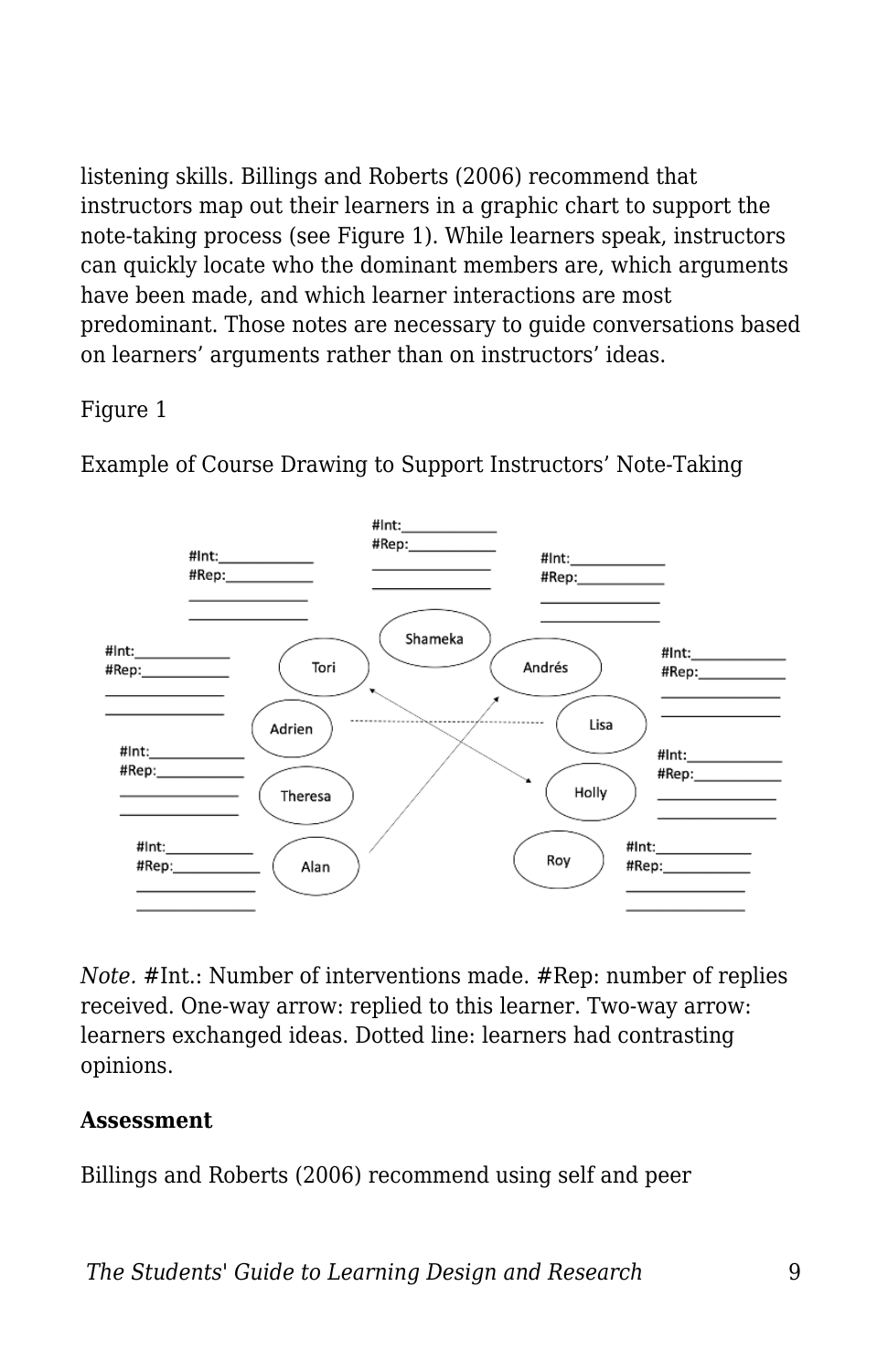assessment after using the Socratic Seminar. Both types of assessments require learners to take ownership of their learning experiences and regulate their behaviors. For instance, Murray, the instructor in which Billings and Robert report, provides her notes to learners when they are doing peer and self-assessment. Moreover, she asks learners to reflect on their personal goals set during the planning phase and ask whether they achieved them or not. Doing so encourages learners to continue defending their positions, much like during the Socratic Seminar itself. Using learners' personal goals, instructors' map of interactions, and learners' annotations allows participants of the Socratic Seminar to make data-driven assessments of their performance. Assessment does not only happen among learners; instructors are highly encouraged to use their notes to continue improving the Seminar facilitation and the overall learning experience. Instructors can support their assessment using Facione and Facione (1994) Holistic Critical Thinking Scoring Rubrics. Instructors can assign learners points from one to four depending on their demonstration of critical thinking traits. A description of the highest score is "Thoughtfully analyzes and evaluates major alternative points of view." Descriptors of low critical thinking are "Offers biased interpretations" and "Does not justify results or procedures, nor explain reasons."

# **Practical Considerations**

## **Types of Questions**

Questions are the building blocks of the Socratic Seminar and instructors use them to build a strong, solid environment to engage learners in constructive discussions. Questioning also involves purposefully selecting questions that encourage learner-to-learner interaction instead of only instructor-to-learner interaction. In Table 1, instructors will find a set of questions to use when guiding a Socratic Seminar and the intended purposes of each question. Before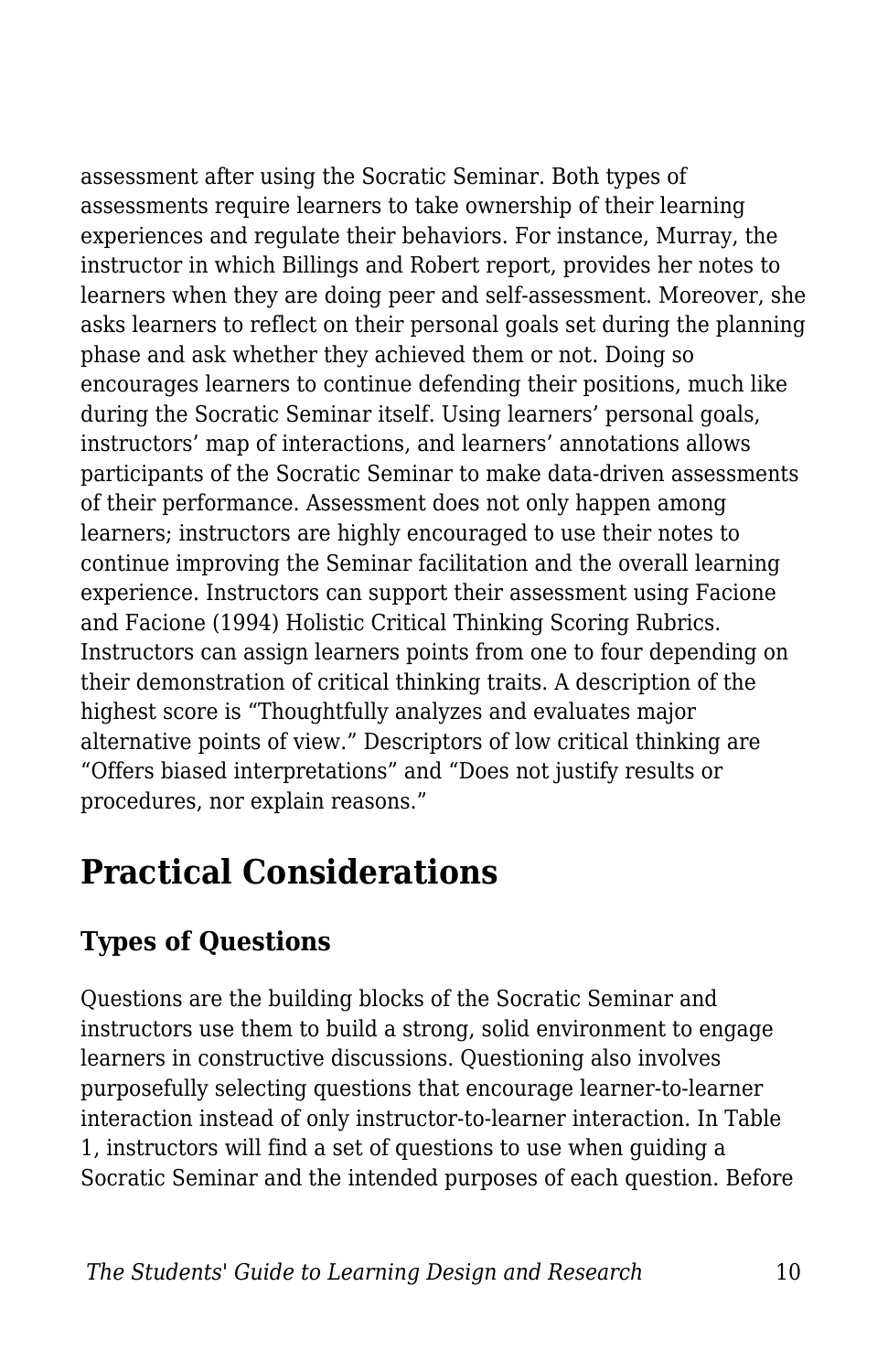using the questions presented here, it is critical that instructors assess a learner's existing knowledge to select questions that challenge learners without frustrating them (Stoddard & O'Dell, 2016). Stoddard and O'Dell (2016) group Socratic Questions in three clusters: questions to clarify concepts, questions to probe evidence, and questions to explore implications or consequences. Table 1 is a compendium of questions posed by different researchers' rationale (Griswold et al. 2017; Saran & Neisser, 2004; Stoddard & O'Dell, 2016) and aligned with Krathwohl's revised version of Bloom's Taxonomy (Stoddard & O'Dell, 2016). Instructors can use this table to match questioning to national and state standards.

Table 1

Types of Questions for Socratic Seminars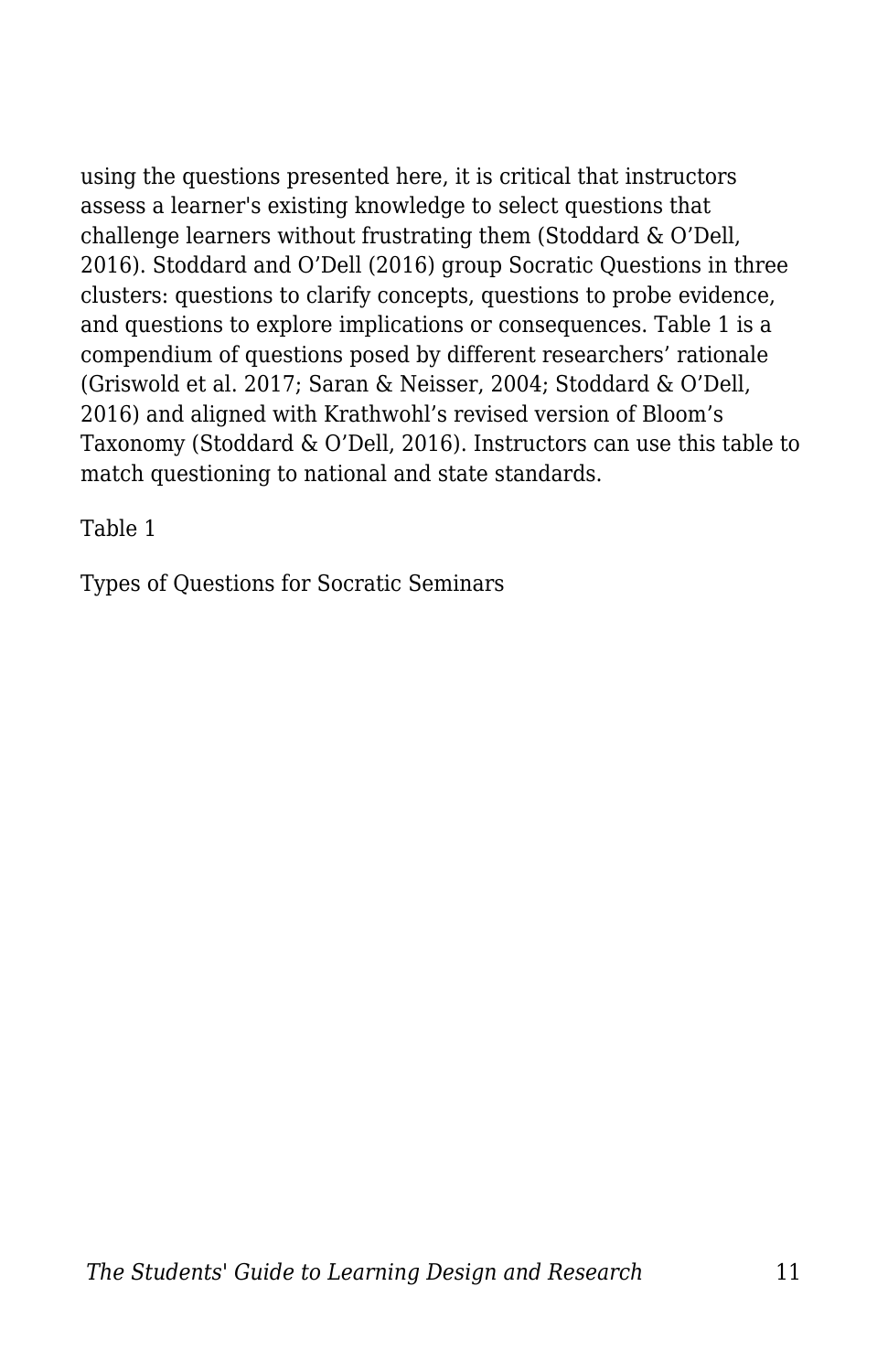| Krathwohl's<br>revised<br>Bloom's<br>taxonomy<br>(2002)                 | Saran & Neisser<br>(2004) - General<br><b>Socratic Seminar</b><br>Questions                                                                                                                                                                                                                                                                    | Stoddard & O'Dell<br>$(2016)$ - Questions<br>focused on medical<br>settings useful for case<br>studies.                                                                                     | Griswold et al. (2017) -<br>Questions focused on<br>database Seminars.                                                                                                                                                                                          |
|-------------------------------------------------------------------------|------------------------------------------------------------------------------------------------------------------------------------------------------------------------------------------------------------------------------------------------------------------------------------------------------------------------------------------------|---------------------------------------------------------------------------------------------------------------------------------------------------------------------------------------------|-----------------------------------------------------------------------------------------------------------------------------------------------------------------------------------------------------------------------------------------------------------------|
| Remember<br>Recognizing,<br>recalling                                   | Asking for<br>Clarification<br>What do you mean<br>when you say __?<br>Can you<br>elaborate ? Can<br>you explain<br>further <sub>2</sub>                                                                                                                                                                                                       | <b>Questions to Clarify</b><br>Concepts<br>What does this mean?<br>What is the origin of<br>this?                                                                                           | <b>Literal Questions</b><br>What does the<br>data/chart/table/graph<br>show? How are the x-<br>and y-axis labeled?<br>Why are they labeled<br>that way? Does the title<br>of the<br>data/chart/table/graph<br>clearly depict it?                                |
| Understand<br>Interpreting,<br>explaining,<br>comparing,<br>summarizing | <b>Probing Assumptions</b><br>What are you<br>assuming when you<br>say ? Are your<br>arguments based on<br>the assumption that<br>$\cdot$ ?                                                                                                                                                                                                    | Questions to Clarify<br>Concepts<br>How does this relate to<br>what we have been<br>discussing/learning?<br>What do you already know<br>about this topic/issue?                             | <b>Interpretative Questions</b><br>What does the data<br>mean?                                                                                                                                                                                                  |
| Apply<br>Executing,<br>implementing                                     | $- N/A -$                                                                                                                                                                                                                                                                                                                                      | Questions to Probe for<br>Evidence/Rationale<br>Can you give me an<br>example of what you<br>said<br>- 2<br>How did you learn/practice<br>that?                                             | $- N/A -$                                                                                                                                                                                                                                                       |
| Analyze<br>organizing                                                   | Probing Evidence<br>Differentiating, How does your<br>argument apply in the<br>? In what<br>case of<br>evidence do you base<br>your argument<br>- ?<br>What is an example of<br>7<br>Viewpoints &<br>Perspectives<br>Why are you taking<br>this viewpoint instead<br>of the other? How<br>would people from<br>other backgrounds<br>react to ? | Questions to Probe for<br>Evidence/Rationale<br>How does X affect Y?<br>Then what would happen<br>if?<br>Why is that issue<br>happening?<br>How do you know this is<br>the issue?           | <b>Interpretative Questions</b><br>Can this data be used to<br>support a specific claim?                                                                                                                                                                        |
| Evaluate<br>Critiquing                                                  | Implications &<br>Consequences<br>What are the<br>implications of your<br>idea/argument/position of X decision?<br>? What effect would<br>that idea/position have<br>on situation?<br>Questions about the<br>question (Meta-<br>questions)<br>Why is this question<br>important? How do<br>you think we can<br>answer this question?           | Questions to Explore<br>Implications/Consequences Does the data have<br>Why is that important?<br>What are the implications                                                                 | <b>Interpretative Questions</b><br>consequences? What are<br>t.he<br>social/economical/cultural<br>consequences of this<br>data?<br><b>Evaluative Questions</b><br>(Meta-cognitive)<br>How does data apply to<br>you? What experience do<br>you have with this? |
| Create<br>Generating,<br>producing                                      | $- N/A -$                                                                                                                                                                                                                                                                                                                                      | Questions to Explore<br>Implications/Consequences<br>Based on the history and<br>physical condition of the<br>patient, can you give a<br>diagnostic?<br>What can we do now to<br>treat her? | $- N/A -$                                                                                                                                                                                                                                                       |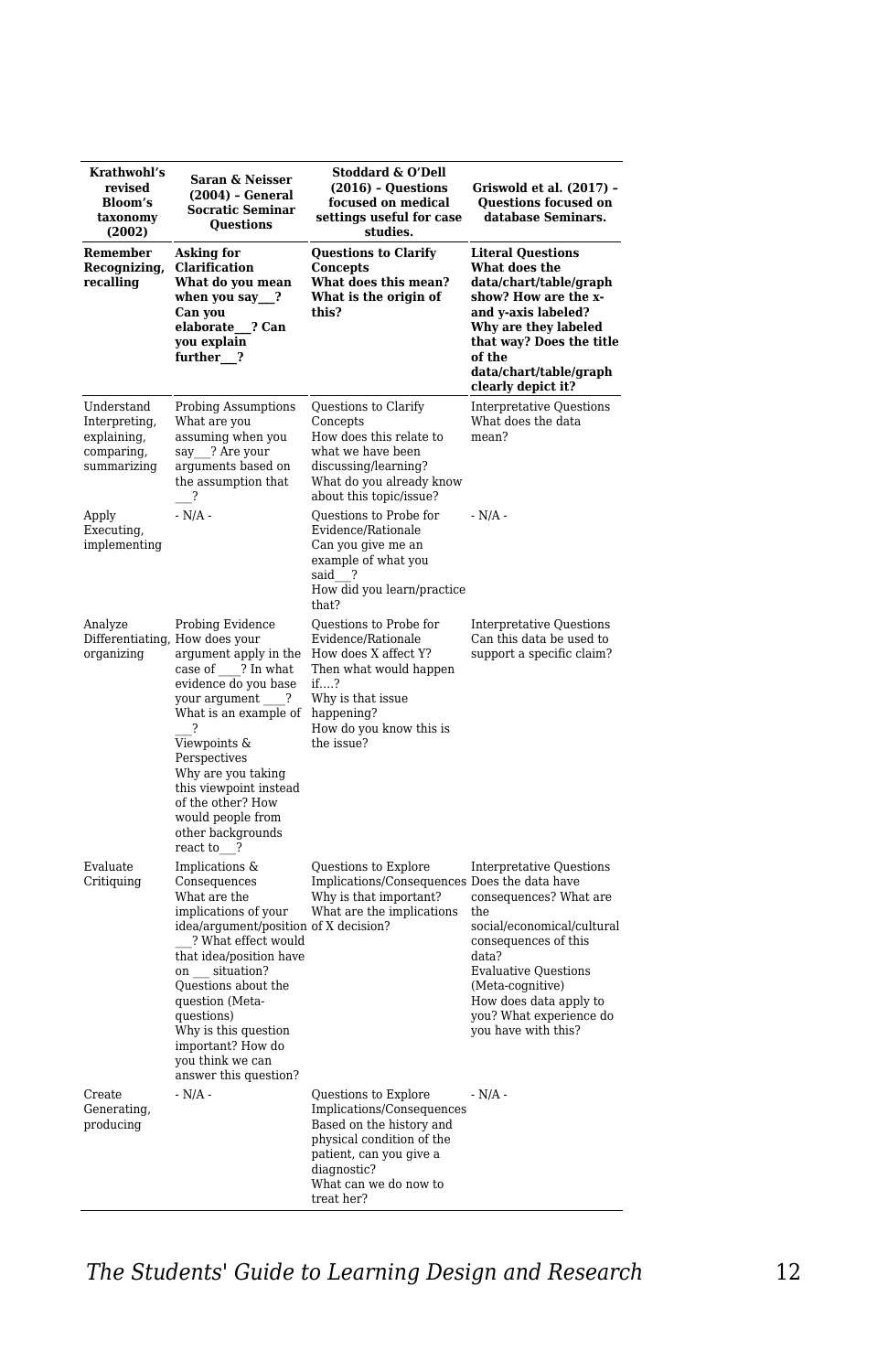*Note.* - N/A - : Authors did not provide questions for that level in the taxonomy.

### **Setting Rules and Arranging the Classroom**

A Socratic Seminar needs a set of rules for participants to take the most out of it. For instance, learners need to time their interventions (Griswold et al., 2017). In that way, Seminar time is more evenly distributed, and participants have more chances to intervene in the discussion. Also, learners should have prepared materials (e.g., text, cases) beforehand and be prepared to listen to others' arguments. Learners could be encouraged to refer by name to others while discussing and to avoid raising hands to promote the natural flow of the discussion. Finally, instructors are encouraged to plan in advance the classroom arrangement. Griswold et al. (2016) suggest using a horseshoe or circle in which learners can see each other. However, they understand that roundtables are not always possible and offer an alternative for large classes: the fishbowl arrangement. Fishbowl means that there are two concentric circles facing inwards. The circle in the center contributes to the discussion while the outer circle listens and waits for their turn to contribute. Members of the outer circle can do peer evaluation using predefined rubrics (Billings & Terry, 2006).

## **Other Considerations**

The Socratic Seminar does not mean pimping (Oyler & Romanelli, 2014), also referred to as toxic quizzing (Purdy, 2018). Pimping is a popular instructional method in the field of medicine "where persons in power ask questions to their junior colleagues" (War et al., 2005, p. 185). For the sake of clarity, the term toxic quizzing will be used. Both the Socratic Seminar and toxic quizzing require instructors to question learners' ideas (Stoddard & O'Dell, 2016). However, toxic quizzing intends to provoke admiration towards instructors and portray them as superior to their learners. In comparison, instructors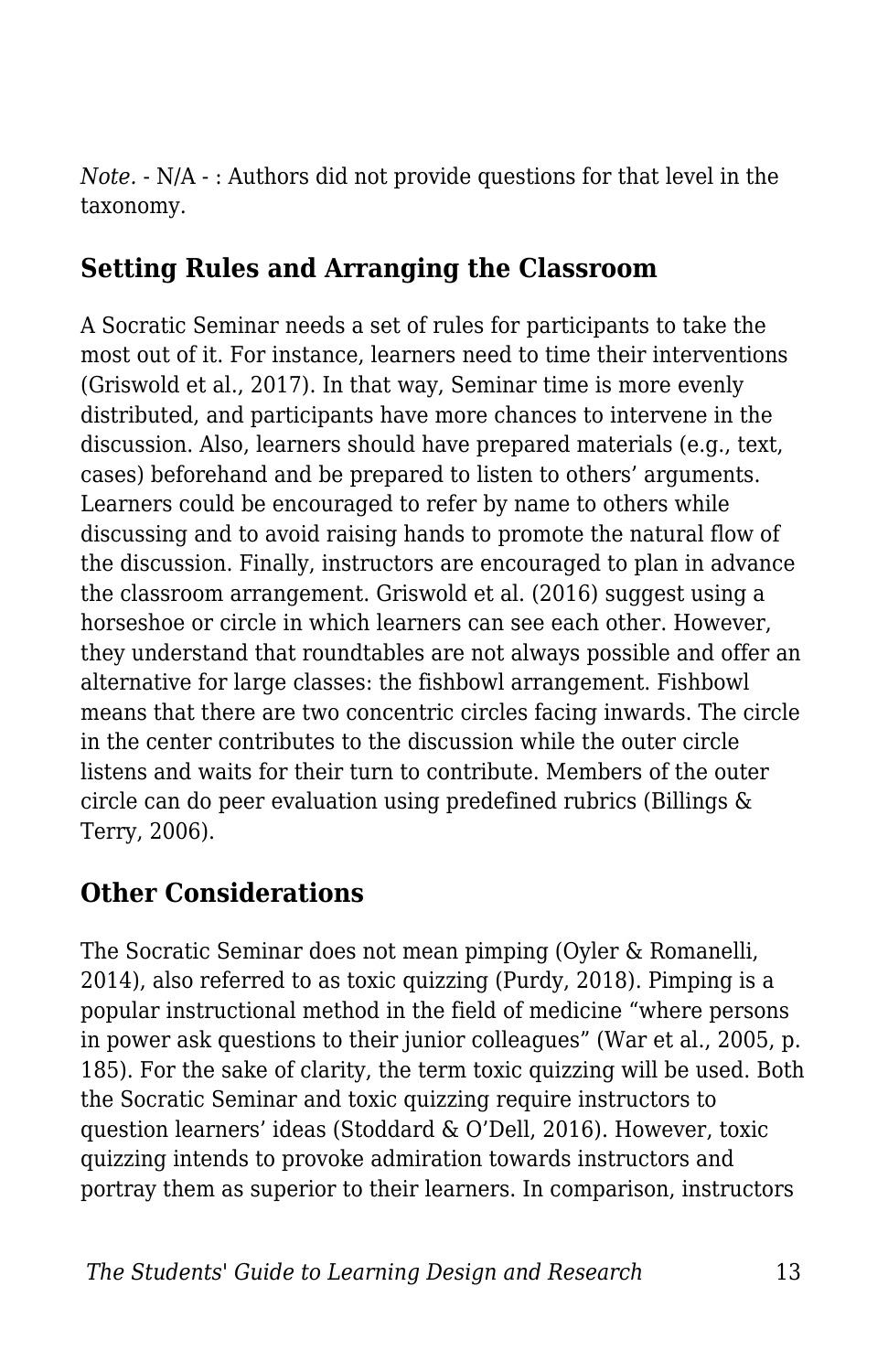apply the Socratic Seminar when asking questions to ascertain learners' previous knowledge (Tofade et al., 2013) and synthesize new information (Stoddard & O'Dell, 2016). Questioning becomes toxic quizzing when instructors' intentions do not pursue curiosity, but intend to belittle learners (Stoddard and O'Dell, 2016). Therefore, the instructor's role is vital as they establish a safe space for sharing ideas and encouraging intellectual autonomy.

Although the Socratic Seminar highly encourages independent thinking, unguided instruction could be adverse to learners' performance (Kirschner et al., 2010). For the novice and intermediate learners, Kirschner et al. (2010) found that instruction with minimal guidance framed under the constructivist approach (like the Socratic Seminar) was not superior to direct instructional guidance. For more advanced learners, minimal guidance was equally effective as direct guidance (Kirschner et al., 2010). Although scientific thinking can occur without guidance, Kirschner et al. (2010) argue that teaching scientific thinking does not have to be the same as the epistemology of science. Furthermore, they say that it is "a mistake to assume that instruction should exclusively focus on application" (p. 84). In the case of the Socratics Seminar, the instruction is the application of scientific thinking itself. Hattie and Donoghue (2016) explain that the low efficiency related to problem-based or inquiry-based methods is due to using them on learners who have not acquired sufficient prior knowledge yet. Practitioners are recommended to assume that higherlevel thinking skills require enough prior knowledge when using minimal guidance in instruction (Hattie & Donoghue, 2016). Thus, this chapter strongly encourages practitioners to know their learners before embarking on any instructional methods and to think of preplanning as the most relevant part of the Socratic Seminar—more relevant than the discussion itself.

Figure 2

Infographic on the Socratic Seminar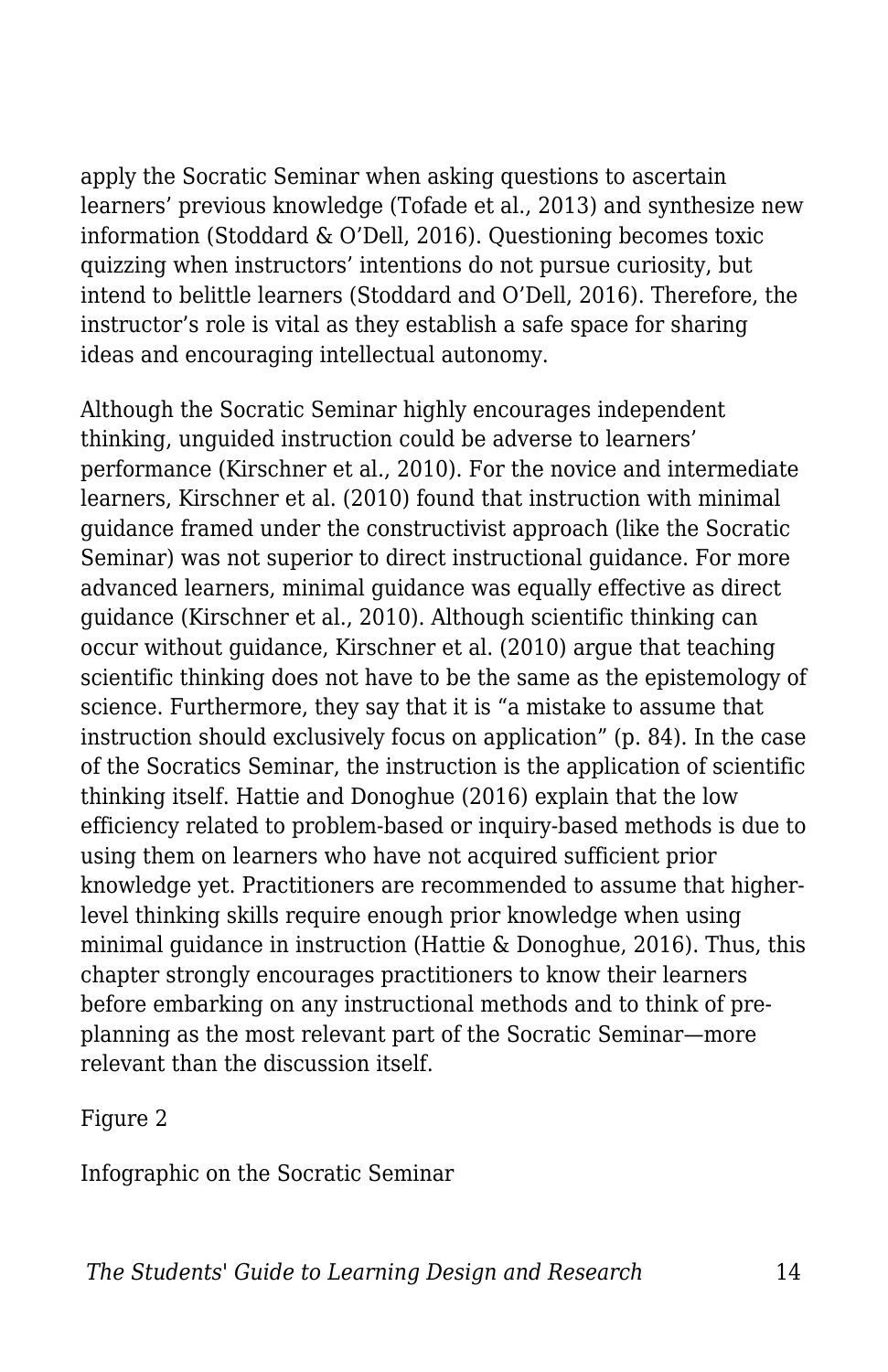# THE SOCRATIC **SEMINAR** The Socratic Seminar is an instructional method that aims to improve understanding of ideas in a text through engaged discussion (Billings & Roberts, 2006). Truth comes from within the individual

# Click to View the Full Infographic

# **References**

- Acim, R. (2018). The Socratic method of instruction: An experience with a reading comprehension course. *Journal of Educational Research and Practice*, *8*(1), 4. https://doi.org/10.5590/JERAP.2018.08.1.04
- Billings, L., & Roberts, T. (2006). Planning, practice, and assessment in the seminar classroom. *The High School Journal*, *90*(1), 1–8.
- Chowning, J. T. (2009). Socratic Seminars in Science Class. *Science Teacher*, *76*(7), 36–41.
- Darginavièienë, I. (2007). The Socratic Method in a foreign language classroom. *Acta Paedagogica Vilnesia*, 18.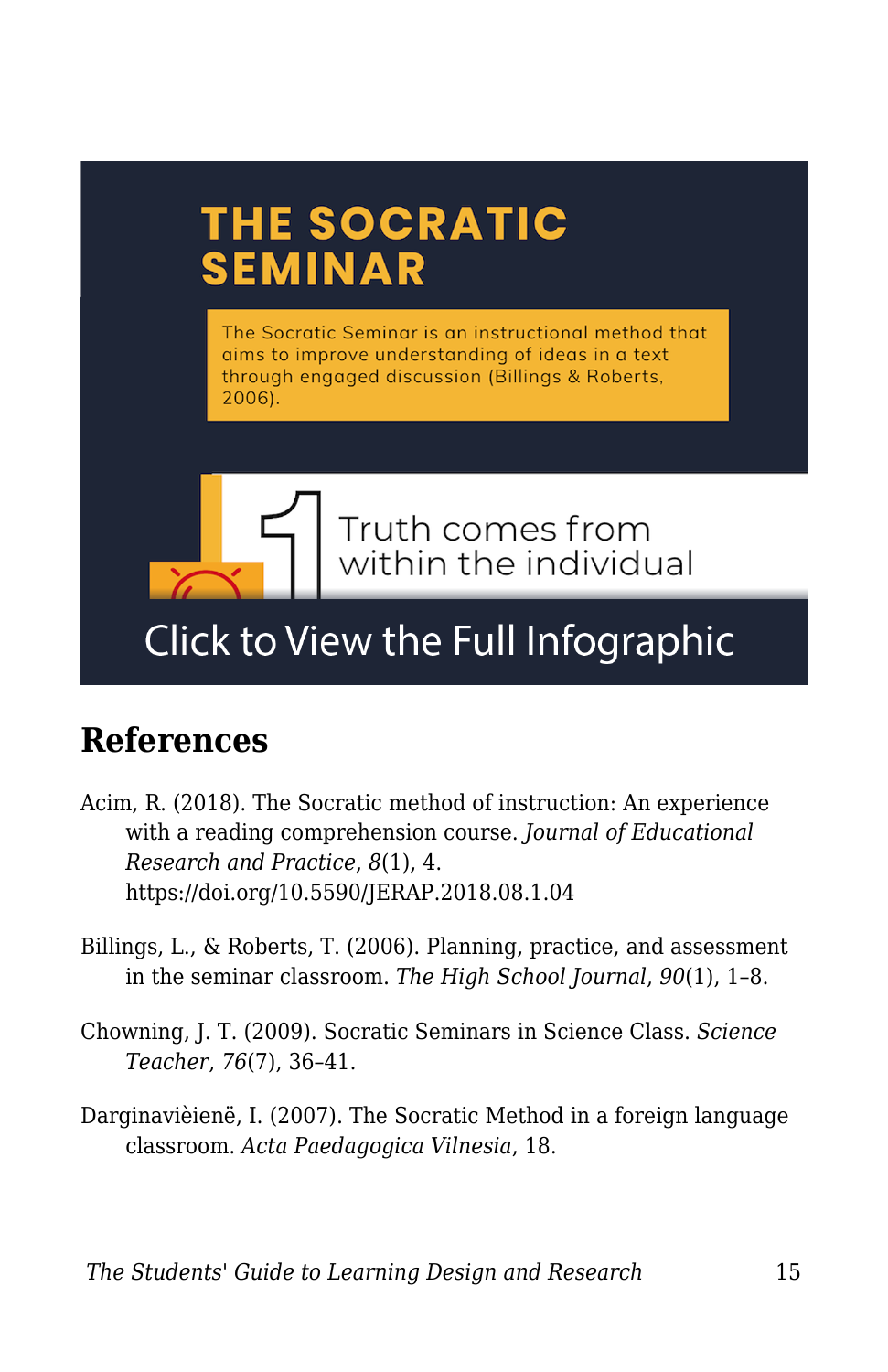- Facione, P., & Faccione, N. (1994). Holistic Critical Thinking Scoring Rubric. Milbrae, CA: The California Academic Press.
- Garrison, D. R., Anderson, T., & Archer, W. (2001). Critical thinking, cognitive presence, and computer conferencing in distance education. *American Journal of Distance Education*, *15*(1), 7–23. https://doi.org/10.1080/08923640109527071
- Griswold, A. J., Shaw, L., & Munn, M. (2017). Socratic seminar with data: A strategy to support student discourse and understanding. *The American Biology Teacher*, *79*(6), 492–495.
- Hattie, J. A. C., & Donoghue, G. M. (2016). Learning strategies: A synthesis and conceptual model. *Npj Science of Learning*, *1*(1). https://doi.org/10.1038/npjscilearn.2016.13
- Jensen, R. (2015). The effectiveness of the Socratic Method in developing critical thinking skills in English language learners. Grace University.
- Kessels, J., Boers, E., & Mostert, P. (2009). Free space. Field guide to conversations. Amsterdam: Boom.
- Kirschner, P. A., Sweller, J., & Clark, R. E. (2010). Educational pychologist why minimal guidance during instruction does not work: An analysis of the failure of constructivist, discovery, problem-based, experiential, and inquiry-based teaching. *Educational Psychologist*, *41*(2), 75–86. https://doi.org/10.1207/s15326985ep4102\_1
- Krathwohl, D. (2002). A revision of Bloom's taxonomy: An overview. *Theory into Practice*, *41*(4), 212–219. Retrieved from [https://edtechbooks.org/-PSET](https://www.depauw.edu/files/resources/krathwohl.pdf)
- NGSS Lead States. (2013). Next Generation Science Standards: For States, By States. Washington, DC: The National Academies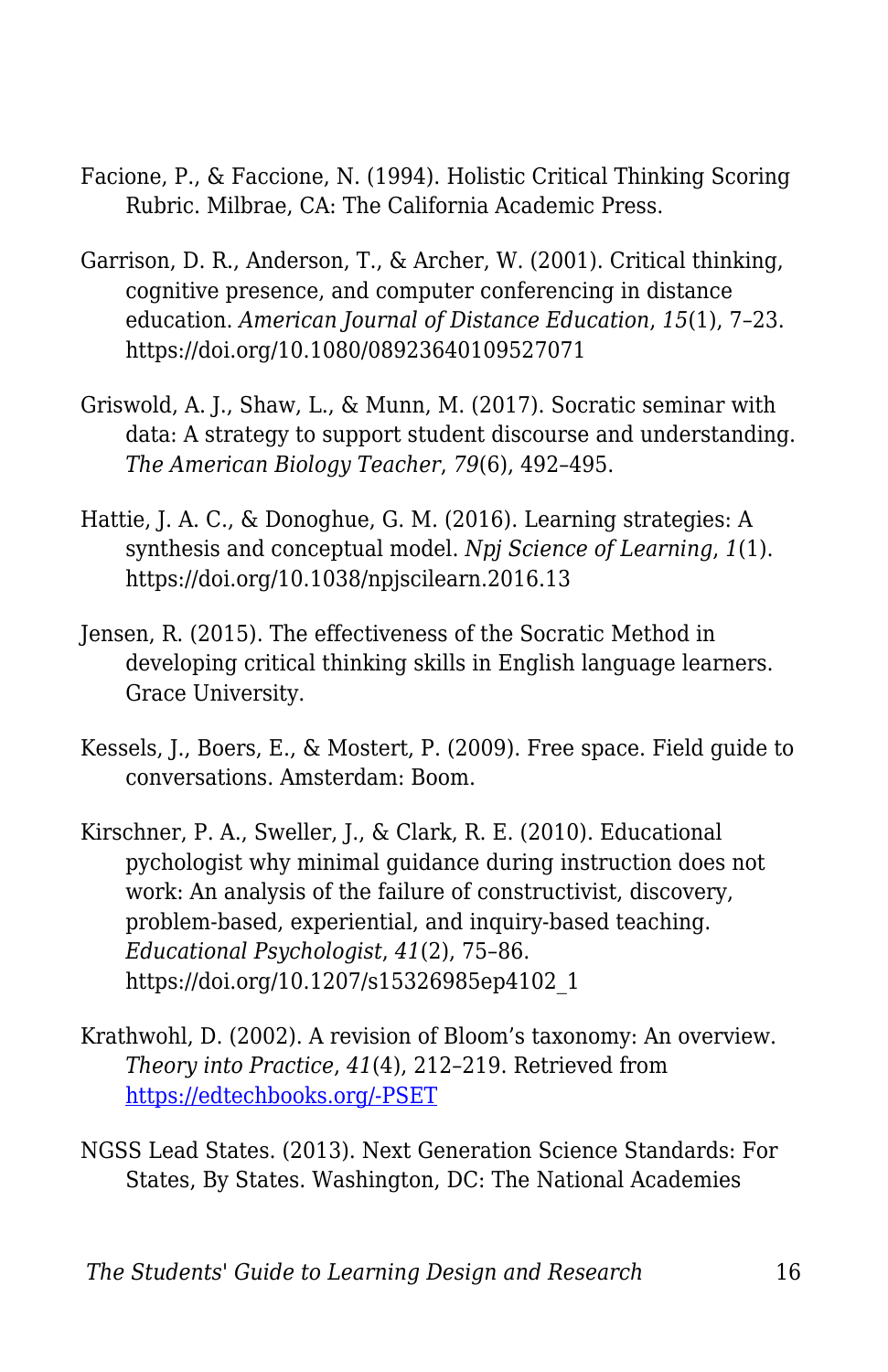Press. <https://www.nextgenscience.org>

- Oyler, D. R., & Romanelli, F. (2014). The fact of ignorance revisiting the socratic method as a tool for teaching critical thinking. *American Journal of Pharmaceutical Education*, *78*(7), 1–10. [https://edtechbooks.org/-PAr](https://doi.org/10.5688/ajpe787144)
- Parkinson, M. G., & Ekachai, D. (2002). The Socratic method in the introductory PR course: An alternative pedagogy. *Public Relations Review*, *28*(2), 167–174. [https://edtechbooks.org/-tLp](https://doi.org/10.1016/S0363-8111(02)00123-6)
- Purdy, E. (2018, December 11). An overdue rant on "Pimping toxic quizzing". International Clinician Educators Blog. [https://edtechbooks.org/-BqYX](https://icenetblog.royalcollege.ca/2018/12/11/an-overdue-rant-on-pimping-toxic-quizzing/)
- Rapanta, C. (2018). Potentially argumentative teaching strategies And how to empower them. *Journal of Philosophy of Education*, *52*(3).
- Reich, R. (2003, Fall). The Socratic method: What it is and how to use it in the classroom. *Speaking of Teaching*, *13*, 1–4. Retrieved from [https://edtechbooks.org/-xmYn](https://tomprof.stanford.edu/posting/810)
- Saran, R., & Neisser, B. (Eds.). (2004). Enquiring minds. Socratic dialogue in education. Stoke on Trent: Trentham Books
- Schneider, J. (2013). Remembrance of things past: A history of the socratic method in the United States. *Curriculum Inquiry*, *43*(5), 613–640. https://doi.org/10.1111/curi.12030
- Schmoker, M. (2012). The problem with English language arts standards. Phi Delta Kappan, (February), 68–70. Retrieved from http://www.kappanmagazine.org/content/93/5/68.short
- Smith, M. K., Wood, W. B., Adams, W. K., Wieman, C., Knight, J. K., Guild, N., & Su, T. T. (2009). Why peer discussion improves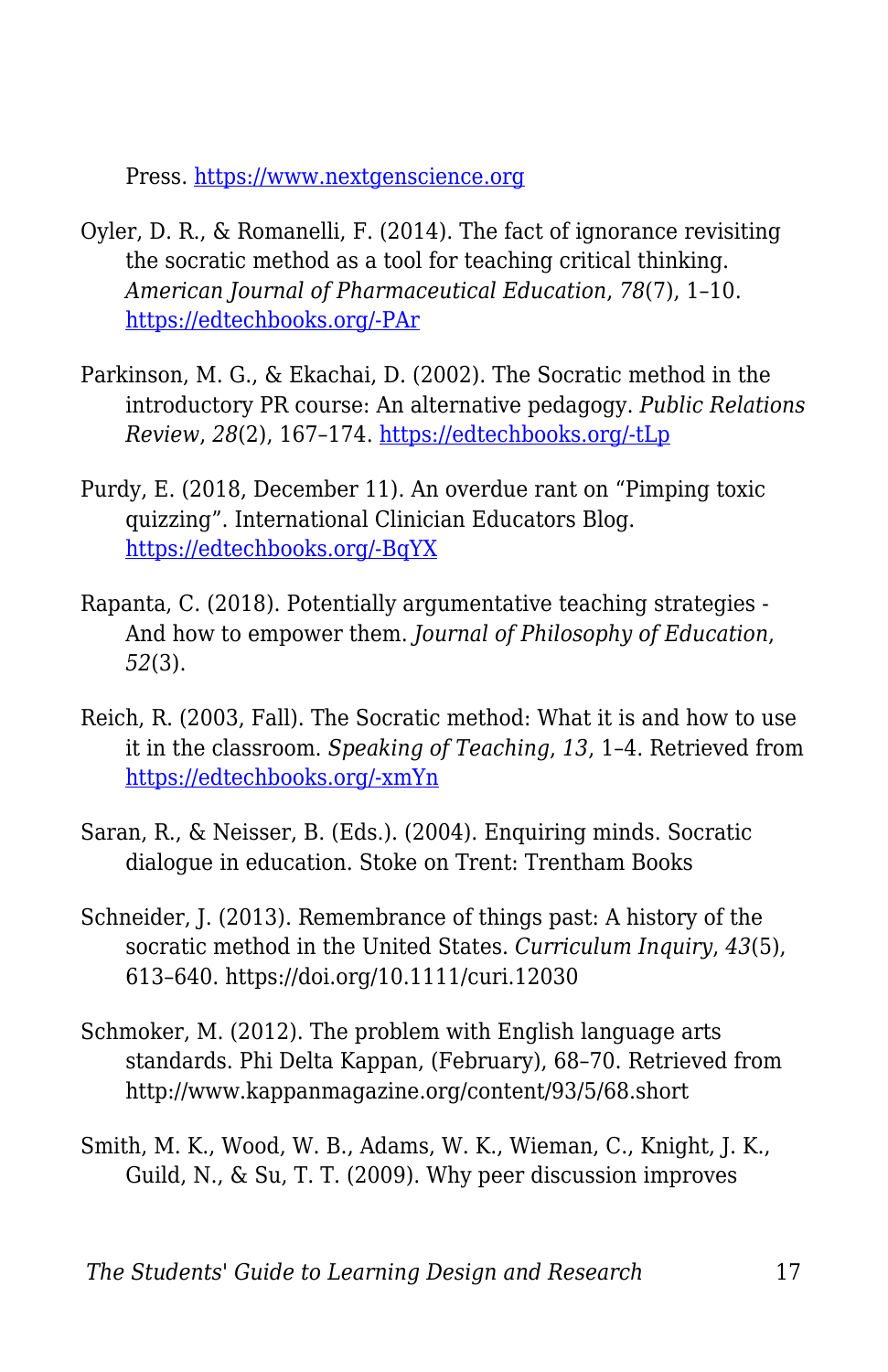student performance on in-class concept questions. *Science*, *323*(January), 122–124. https://doi.org/10.1126/science.1165919

- Soccio, D. J. (2015). Archetypes of wisdom: An introduction to philosophy. Boston, MA: Cengage Learning.
- Spencer, S., & Millson-Martula, C. (2009). Critical thinking with the library program. New York, NY: Routledge.
- Stoddard, H. A., & O'Dell, D. V. (2016). Would Socrates have actually used the "Socratic Method" for clinical teaching? *Journal of General Internal Medicine*, *31*(9), 1092–1096. [https://edtechbooks.org/-LPI](https://doi.org/10.1007/s11606-016-3722-2)
- Tofade, T., Elsner, J., & Haines, S. T. (2013). Best practice strategies for effective use of questions as a teaching tool. *American Journal of Pharmaceutical Education*, *77*(7). https://doi.org/10.5688/ajpe777155
- Veenstra, J. (2019). Humane letters department. Tempe Preparatory Academy. [https://edtechbooks.org/-iAWy](https://www.tempeprep.org/apps/pages/index.jsp?uREC_ID=405432&type=d)
- Wear, D., Kokinova, M., Keck-McNulty, C., & Aultman, J. (2005). Pimping: Perspectives of 4th year medical students. *Research Basic to Medical Education*, *17*(2), 184–191. https://doi.org/10.1207/s15328015tlm1702\_14